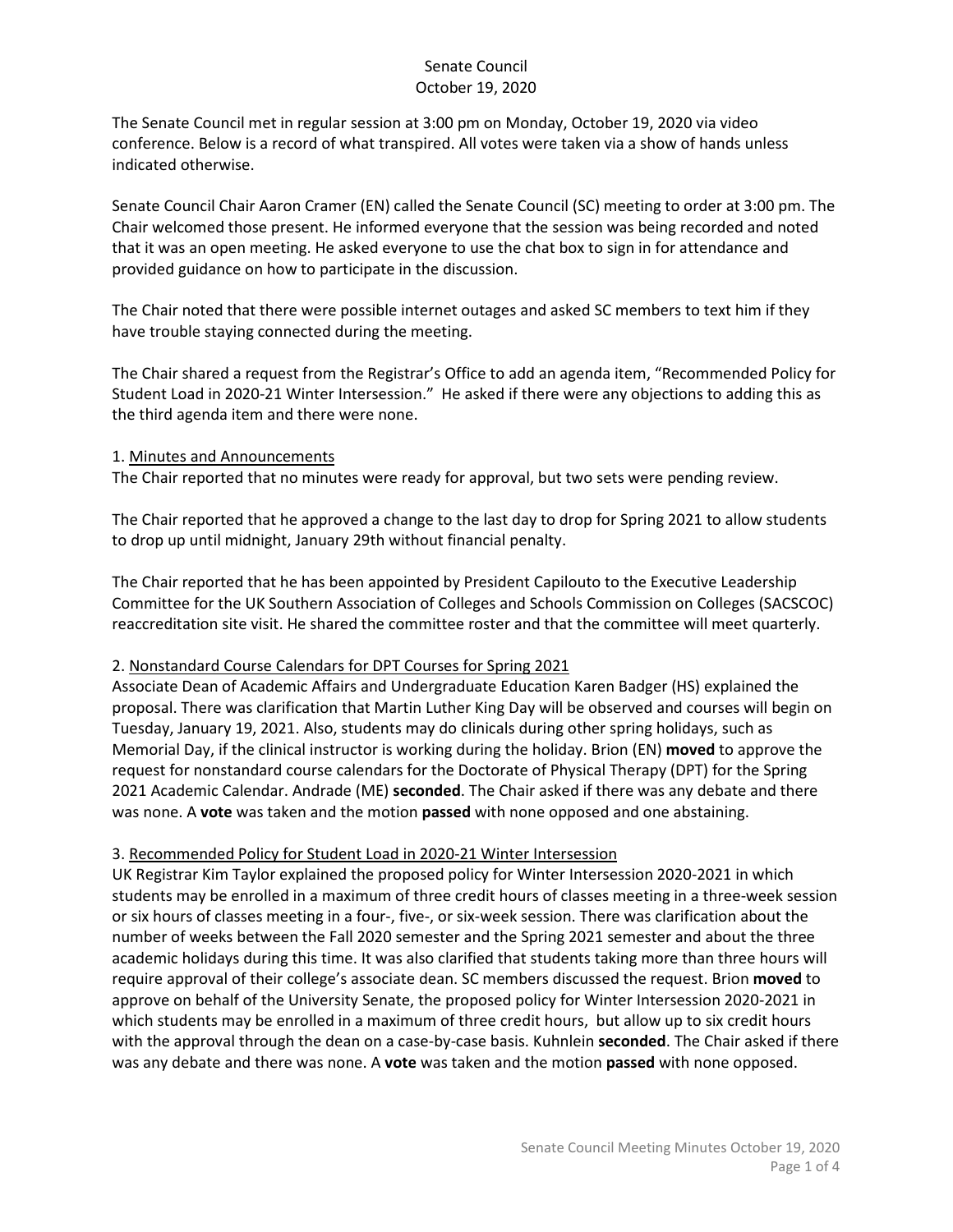# 4. Background on Proposed New "Fully Online Approval Form"

The Chair gave background information about the proposal. He explained that UK Online and the Office of Strategic Planning and Institutional Effectiveness (OSPIE) approached the Senate Council Office about the creation of a new form for proposers of fully online programs. Representatives from these three offices and the chair of Senate's Committee on Distance Learning and e-Learning (SCDLeL) Roger Brown (AG) have been working on a fully online form draft. He noted that it would be helpful for SC to accept the recommendation to allow the SC Office to move forward with associated support pieces, although the form is not ready for their approval yet. There was clarification that the form was not intended to be used retroactively for programs that are already fully online, but Senate's Distance and eLearning Committee (SCDLeL) may want to discuss this further. Assistant Provost for Strategic Planning and Institutional Effectiveness Annie Davis Weber commented that her area has done a lot of work over the past couple years to define online options.

#### 5. Committee Reports

a. Senate's Distance and eLearning Committee (SCDLeL) - Roger Brown, Chair

i. Proposed New "Fully Online Approval Form"

Brown recognized Sheila Brothers of the SC Office for her excellent preparation of an overview which included the rationale for a fully online program form. He also recognized RaeAnne Pearson of OSPIE and Miranda Hines of Distance Learning Administration for their help in developing the form. He reported that SCDLeL reviewed the form and supports its use. Once it is implemented, he expects that proposals using these forms will come to SCDLeL for it to review and then the committee will report back to SC and Senate.

There was discussion about administrative policies listed at the top of the form and it was suggested to add a URL to the form that directs proposers to the policies online instead of putting the information on the form, which will ensure the information stays up to date. Bird-Pollan (LA) **moved** to approve the SC Office project moving forward with associated fully online approval form support pieces. Andrade (ME) **seconded**. The Chair asked if there was any debate and there was none. A **vote** was taken and the motion **passed** with none opposed and one abstaining.

There was clarification that the fully online approval form is still being worked on and will come to SC for final approval at a later time.

## b. Senate's Academic Organization and Structure Committee (SAOSC) - Zack Bray, Chair

#### i. Proposed Transfer of the Center for Muscle Biology from the College of Medicine to the College of Health Sciences

SAOSC Chair Bray (LA) explained the proposal and noted that the committee supports it. The Chair asked if there were any questions of fact, but there were none. The Chair stated that the **motion** on the floor was a recommendation from the SAOSC to endorse the transfer of the educational unit "Center for Muscle Biology" from the College of Medicine to the College of Health Sciences. Because the motion came from committee, no **second** was needed. The Chair asked if there was debate on the proposal and there was none. A **vote** was taken and the motion **passed** with none opposed.

## 6. COVID Ongoing Discussion

## a. Soliciting Opinions from University Community

The Chair reported the results were in from the recent survey sent to senators and that Charnigo (PbH) has analyzed the numerical responses from faculty and students. Charnigo went over the results of his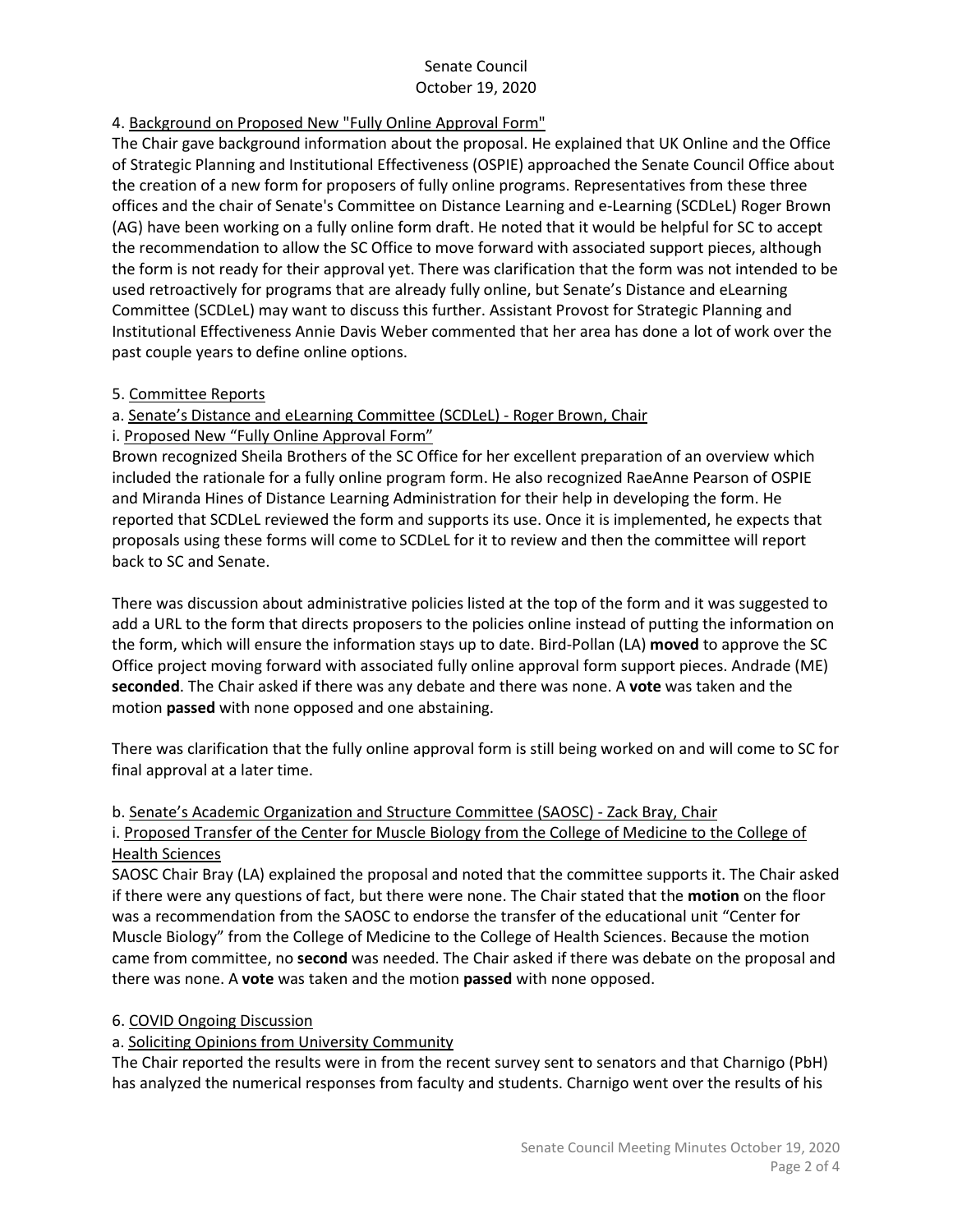analysis with SC and noted that the assessment of numerical scores were done without regard to the written assessment.

The Chair reminded SC that the written assessments were shared with them asked them to discuss common themes and possible responses. Comments included:

- Identification of common themes:
	- 1. Compliance
	- 2. Reporting
	- 3. Performance evaluations
	- 4. Faculty work-life balance
- It is difficult to fairly evaluate faculty who have more family responsibilities during COVID. This could affect faculty diversity in the future.
- Although monetary recognition is not currently feasible, the University should find ways to recognize faculty for overcoming COVID obstacles.
- Faculty feel pressured about online versus in-person instruction and having to provide multiple modes of instruction for each course.
- The University should reconsider if/how evaluations are done this year.
- From the student perspective, they are under a lot of pressure. UK is doing a lot of things right like testing. Only two Southeastern Conference (SEC) are mandating flu shots and most have more relaxed social policies.
- Faculty would like more clarity about modality changes during the Spring semester.
- Students need clarity about attendance policies.
- Faculty should be able to opt in or out of evaluations this year.

The Chair asked Leslie Vincent (BE) to summarize survey comments into the main themes she had identified earlier: Compliance, reporting, performance evaluations, and work-life balance. SC members then discussed the results at length. Towards the end of the discussion, Vincent agreed to produce a summary to share with the Senate in their December meeting and work with Charnigo on it. The Chair asked SC if there were any objections to him sharing the summary with Provost Blackwell and there were none.

## 7. Senate Oversight of General Education

The Chair reminded SC of the report given by chair of the UK Core Education Committee (SUKCEC) Patrick Lee Lucas (DS) during the summer that identified specific items for SC's consideration. Ms. Bothers prepared a document describing the background and function of SUKCEC that was shared with SC. He explained that SUKCEC's charge is very broad and two of their functions carry an especially heavy priority. Assistant Provost for Strategic Planning and Institutional Effectiveness Annie Davis Weber explained how UK Core's assessment activities are carried out by her office, noting that prior to 2016-17, it was assessed out of Undergraduate Education. He asked SC to discuss the functions of assessment process as it relates to the upcoming SACSCOC reaffirmation and SC's role in shaping SUKCEC's responsibilities.

There was discussion about SUKCEC's administrative home and the importance of adequately supporting them. The SC Office's and OSPIE's roles in supporting SUKCEC was explained. Also, background of how SUKCEC came to become a Senate committee was explained. The importance of faculty and Senate involvement with and oversight of UK Core was emphasized.